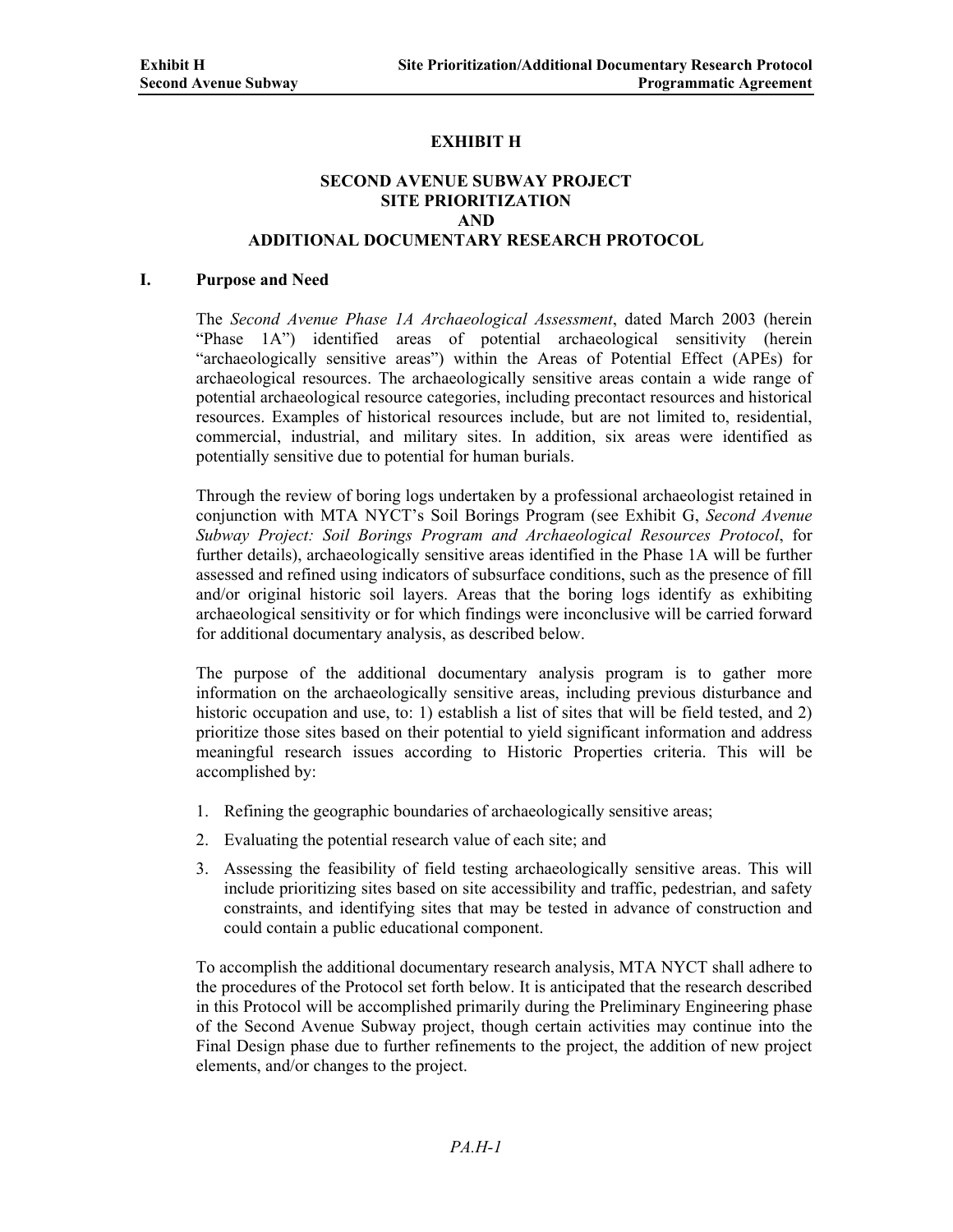## **II. Site Prioritization and Additional Documentary Research Protocol**

A. Establish Archaeological Resource Categories for Additional Archaeological Analysis

For the purposes of the additional analyses to be undertaken as part of this Protocol, the types of potential archaeological resources identified in the Phase 1A have been grouped into the following four categories:

- 1. Precontact Resources;
- 2. Historical Resources (all resource categories except 19th Century Residential and Cemeteries);
- 3. 19th Century Residential Resources; and
- 4. Cemeteries.

Distinct procedures will be employed for each of these four categories. The steps for the evaluation of each archaeological resource category are provided below.

B. Protocol for Precontact Resources

See also "Flowchart A, Precontact Resources" annexed to this Protocol.

- 1. Assess project effects. For each site, assess potential project effects. For sites where the project will have no effects, no further analysis will be undertaken. For sites where disturbance could occur, MTA NYCT will follow the procedures for precontact resources set forth below in II.B.2-6.
- 2. Evaluate the potential research value of each site.
- 3. Assess testing feasibility with assistance from appropriate technical experts and government agencies. For each site, assess the feasibility of gaining access to the site by considering potential testing constraints, such as traffic, pedestrians, and safety. The potential for testing with a public education component in advance of construction will also be evaluated.
- 4. Based on information obtained in Steps II.B.2 and II.B.3, establish a list of sites to be field tested.
- 5. Prioritize sites within list based on the potential of each site to yield significant information and address meaningful research issues according to Historic Properties criteria.
- 6. Prepare a report for submission to the New York State Historic Preservation Officer (SHPO), the Federal Transit Administration (FTA), and New York City Landmarks Preservation Commission (LPC) summarizing the results of the analyses for precontact resources.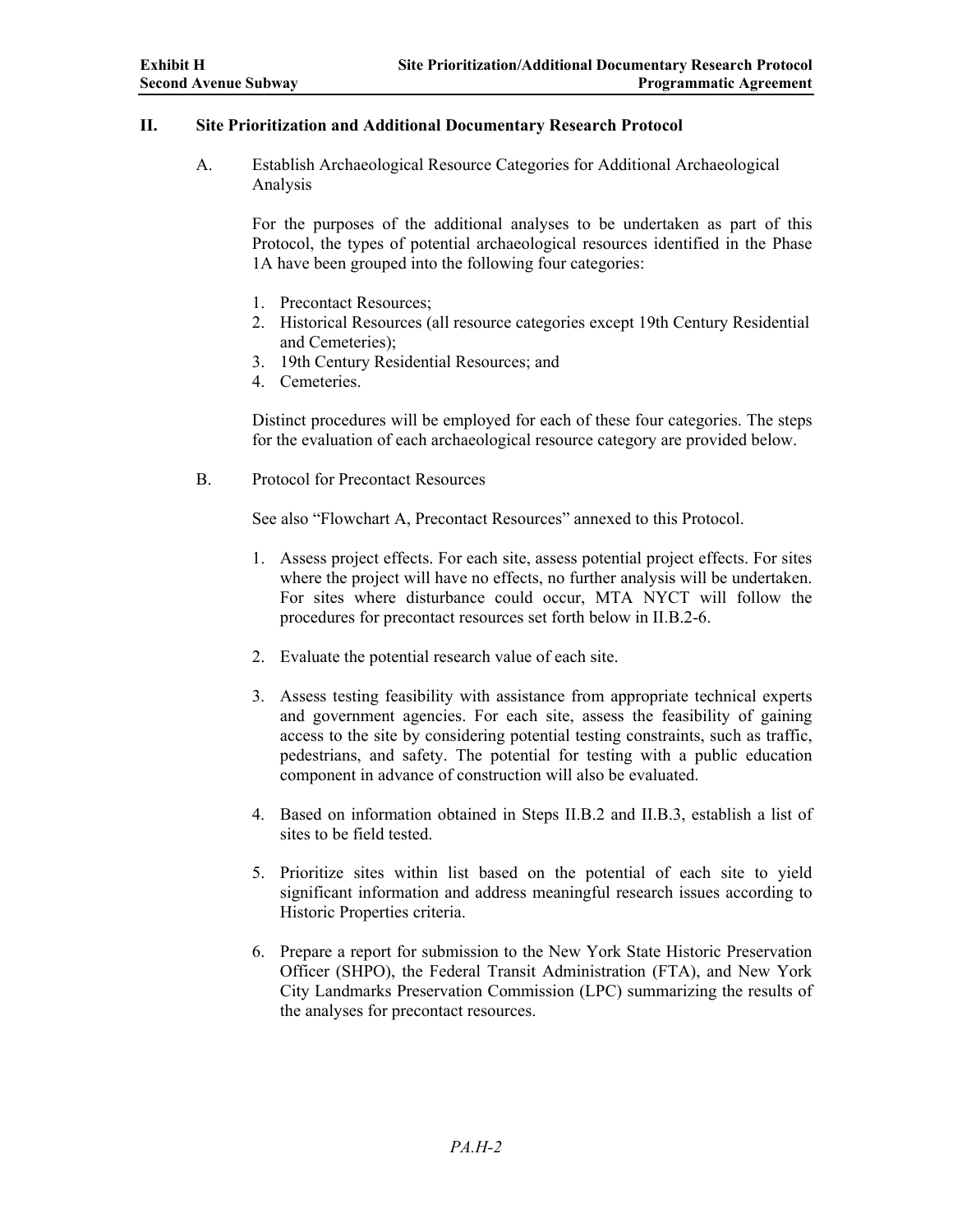C. Protocol for Historical Resources except 19th Century Residential and **Cemeteries** 

> See also "Flowchart B, Historical Resources except 19th Century Residential and Cemeteries" annexed to this Protocol.

- 1. Assess project effects. For each site, assess potential project effects. For sites where the project will have no effects, no further analysis will be undertaken. For sites where disturbance could occur, MTA NYCT will follow the procedures for historical resources set forth below in II.C.2-7.
- 2. For each site, undertake additional documentary research as applicable to determine prior disturbance, historical site occupation, and use.
- 3. Evaluate the potential research value of each site.
- 4. Assess testing feasibility with assistance from appropriate technical experts and government agencies. For each site, assess the feasibility of gaining access to the site by considering potential testing constraints, such as traffic, pedestrians, and safety. The potential for testing with a public education component in advance of construction will also be evaluated.
- 5. Based on information obtained in Steps II.C.2 through II.C.4, establish a list of sites to be field tested.
- 6. Prioritize sites within list based on the potential of each site to yield significant information and address meaningful research issues according to Historic Properties criteria.
- 7. Prepare a report for submission to SHPO, FTA, and LPC summarizing the results of the analyses for historical resources.
- D. Protocol for 19th Century Residential Resources

The signatories to the Programmatic Agreement recognize that there are a large number of areas sensitive for 19th century historical resources and as a result, there exists the potential for research redundancy. Therefore, additional steps are proposed in the evaluation of sites containing potential 19th century residential resources to avoid research redundancy during the testing phase. See also "Flowchart C, 19th Century Residential Resources" annexed to this Protocol.

1. Assess Project effects. For each site, assess potential project effects. For sites where the project will have no effects, no further analysis will be undertaken. For sites where disturbance could occur, MTA NYCT will follow the procedures for 19th century residential resources set forth below in II.D.2-9.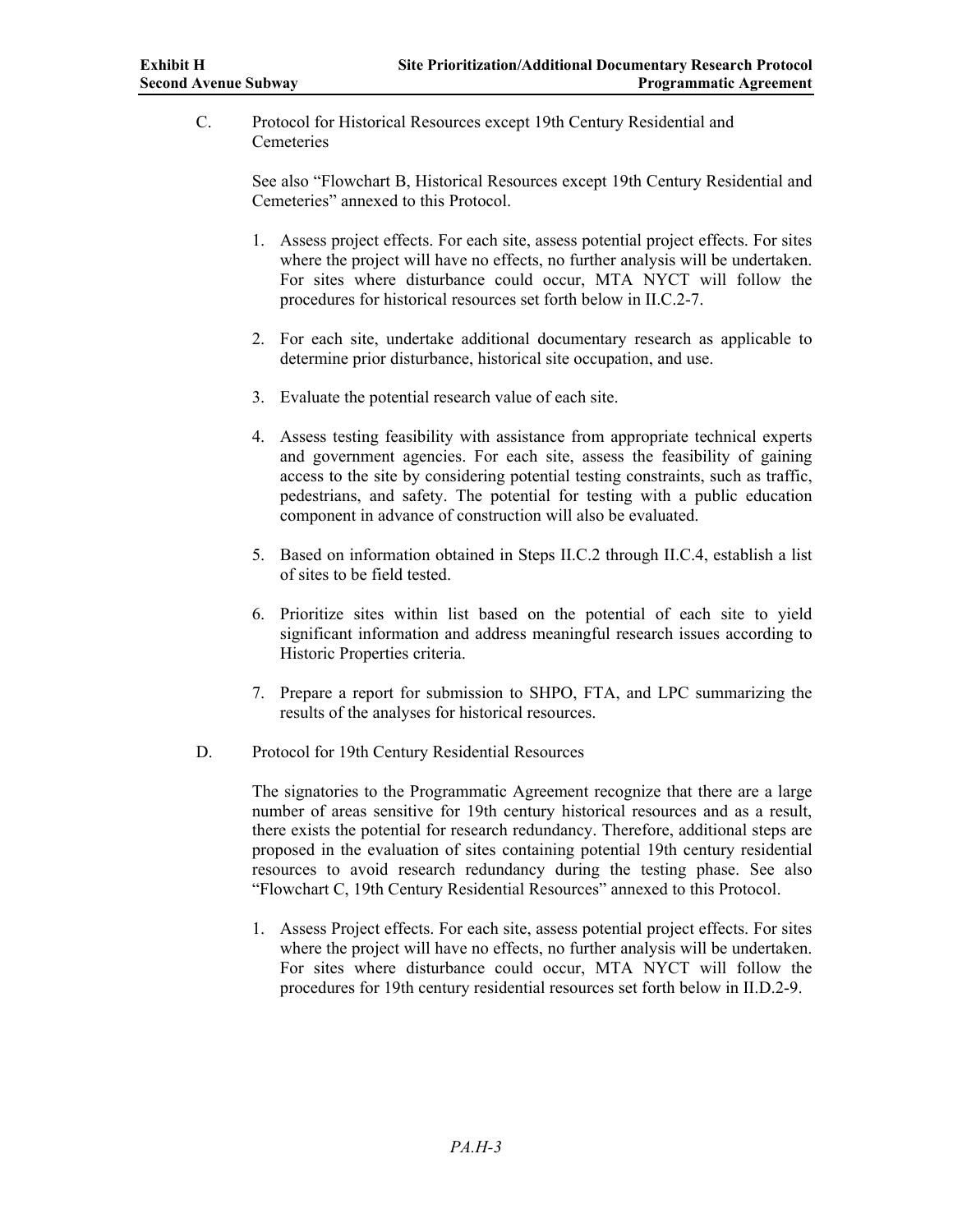- 2. Group and map 19th century sites according to the following time periods:
	- a) Early 19th century (pre-1852);
	- b) Mid 19th century (1852-1870); and
	- c) Late 19th century (1871-1899).
- 3. Review public utility records for sewer and water hook-up dates**.** Eliminate sites that did not exist before hook-up and prioritize others according to date of construction prior to hook-up. Using the criteria defined below, sites designated as low priority will not be carried forward for further evaluation.
	- a) LOW PRIORITY: structures built within 10 years of hook-up (research potential would only relate at a maximum to a 10 year span);
	- b) MEDIUM PRIORITY: structures built between 10 and 20 years before hook- up; and
	- c) HIGH PRIORITY: structures built 20 years or more before hook-up.
- 4. Review New York City Department of Buildings (NYCDOB) records for disturbance information for high and medium priority sites and for sites lacking an approximate date of construction. The signatories to the Programmatic Agreement recognize that it may not be possible to access certain data at NYCDOB, and that it is therefore likely that some assumptions will have to be made based solely on cartographic information.
- 5. Assess testing feasibility for high and medium priority sites with assistance from appropriate technical experts and government agencies. For any such site, assess the feasibility of gaining access to the site by considering potential testing constraints, such as traffic, pedestrians, and safety. The potential for testing with a public education component in advance of construction will also be evaluated. Eliminate sites that have a high or medium priority for research but only a low or medium rating for site accessibility.
- 6. For all sites that have high or medium priority for research potential and a high priority for testing feasibility, arrange sites hierarchically based on construction date so that an appropriate size sample of each age group is represented considering that age group's research potential. This would reduce research redundancy during the testing phase.
- 7. Based on information obtained in Steps II.D.2 through II.D.6, establish list of sites to be field tested. The final site testing list shall reflect a broad diversity of historical neighborhoods, income groups, and cultural groups.
- 8. For sites identified in the list described in Step II.D.7, perform additional indepth research, such as the review of census and conveyance records, street directories, and historical photographs to stratify these sites for testing priority, based on their potential to yield significant information and address meaningful research issues according to Historic Properties criteria.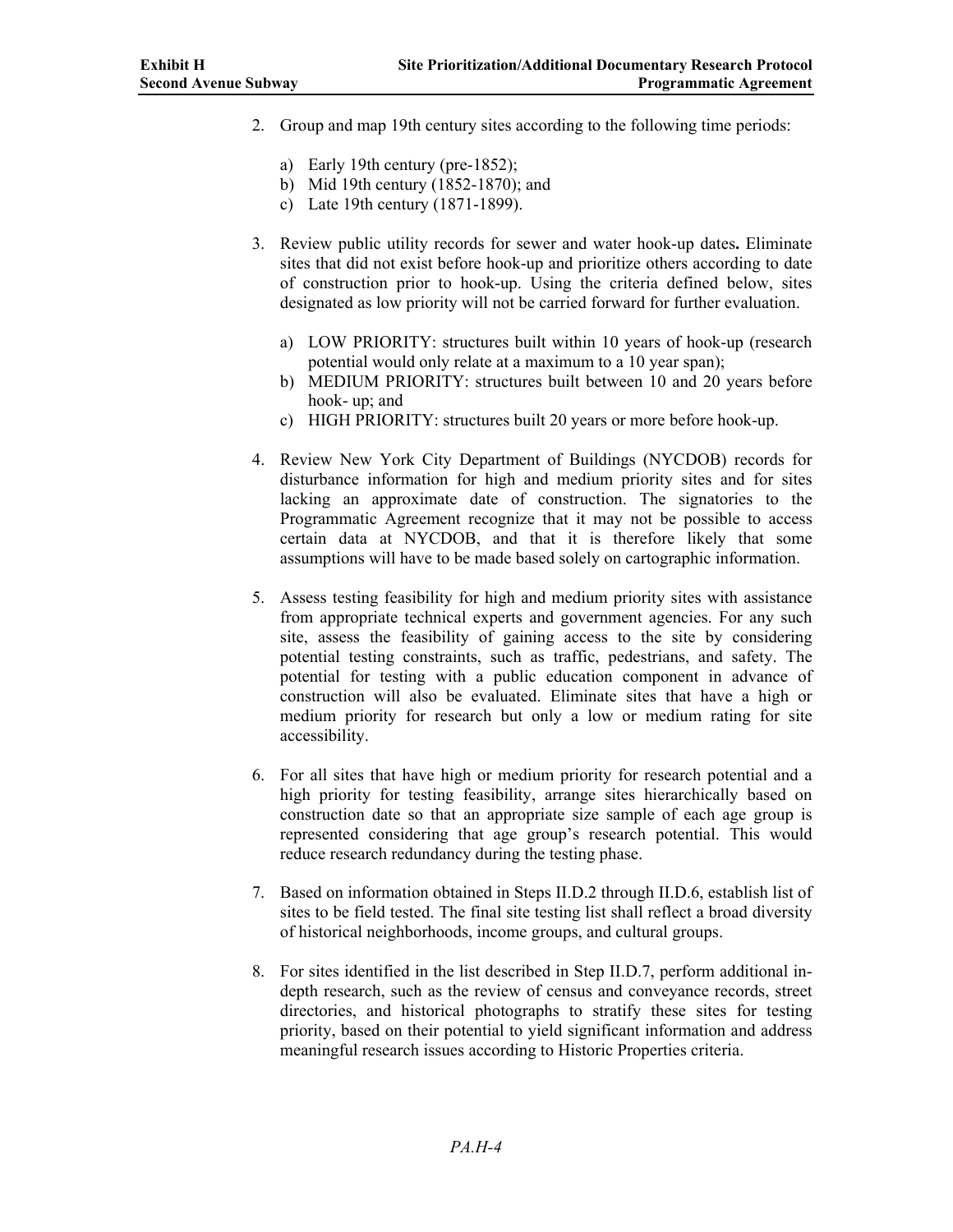- 9. Prepare a report for submission to SHPO, FTA, and LPC summarizing the results of the analyses for 19th century residential resources.
- E. Protocol for Cemeteries

See also "Flowchart D, Cemeteries" annexed to this Protocol.

- 1. Establish the appropriate descendant communities for each cemetery site and initiate contact with them.
- 2. Undertake intensive documentary research for each cemetery site:
	- a) Research and review interment and reinterment records to establish the ethnicity, religious affiliation, and number of burials and reburials at each cemetery, to the extent possible.
	- b) Research and review conveyance records to establish cemetery boundaries, to the extent possible.
- 3. For each cemetery, assess potential project effects to determine if the Project has the potential to disturb any human remains.
- 4. Assess potential testing issues for each site, such as street and sidewalk closures.
- 5. Establish list of sites to be field tested based on potential project effects.
- 6. Prepare a report for submission to SHPO, FTA, and LPC summarizing the results of the analyses for cemeteries.

### **III. Reporting to SHPO, FTA and LPC**

Following completion of the analyses for each archaeological resource category, MTA NYCT shall prepare reports as described in Steps II.B.6, II.C.7, II.D.9, and II.E.6 and shall submit such reports to SHPO, FTA, and LPC.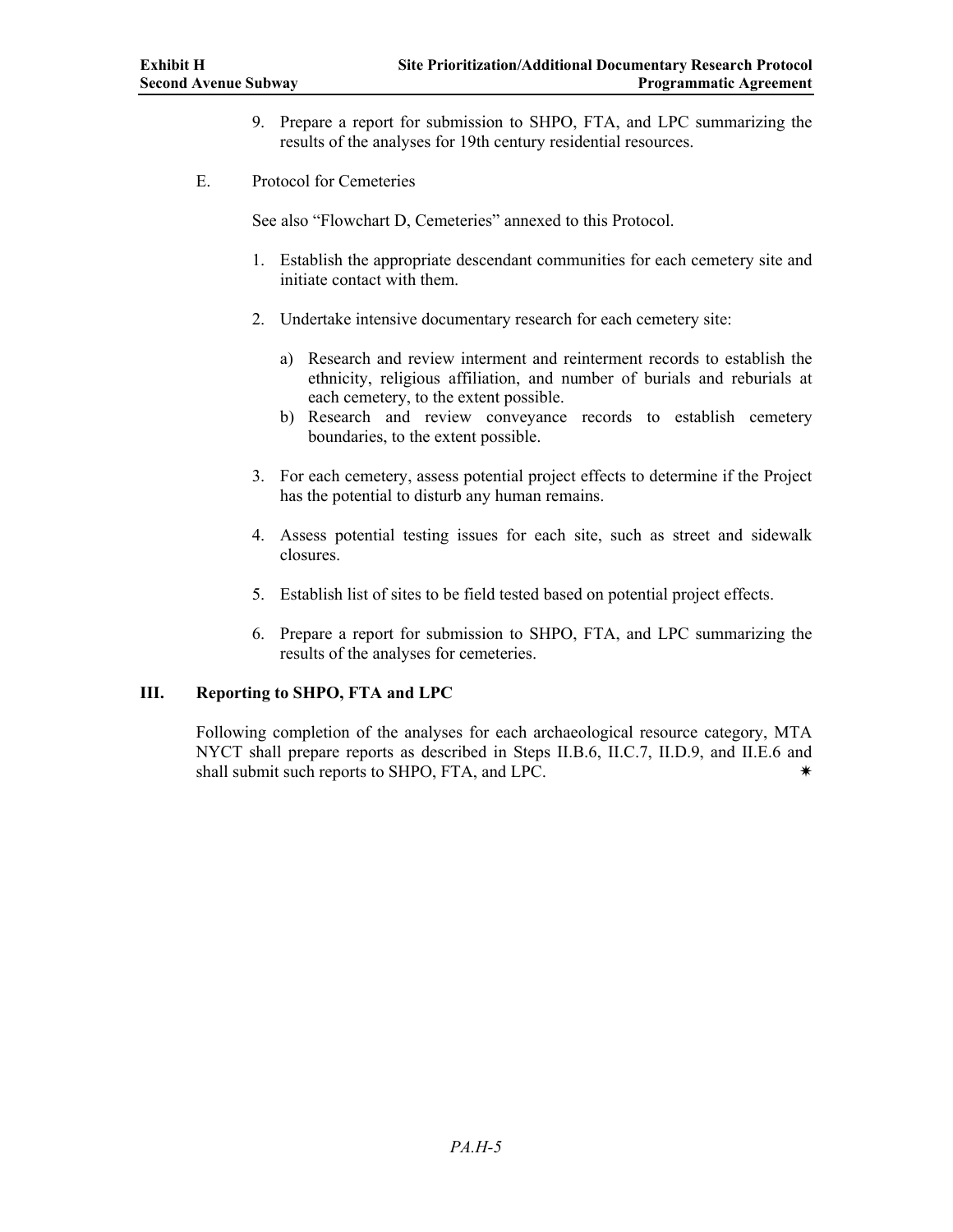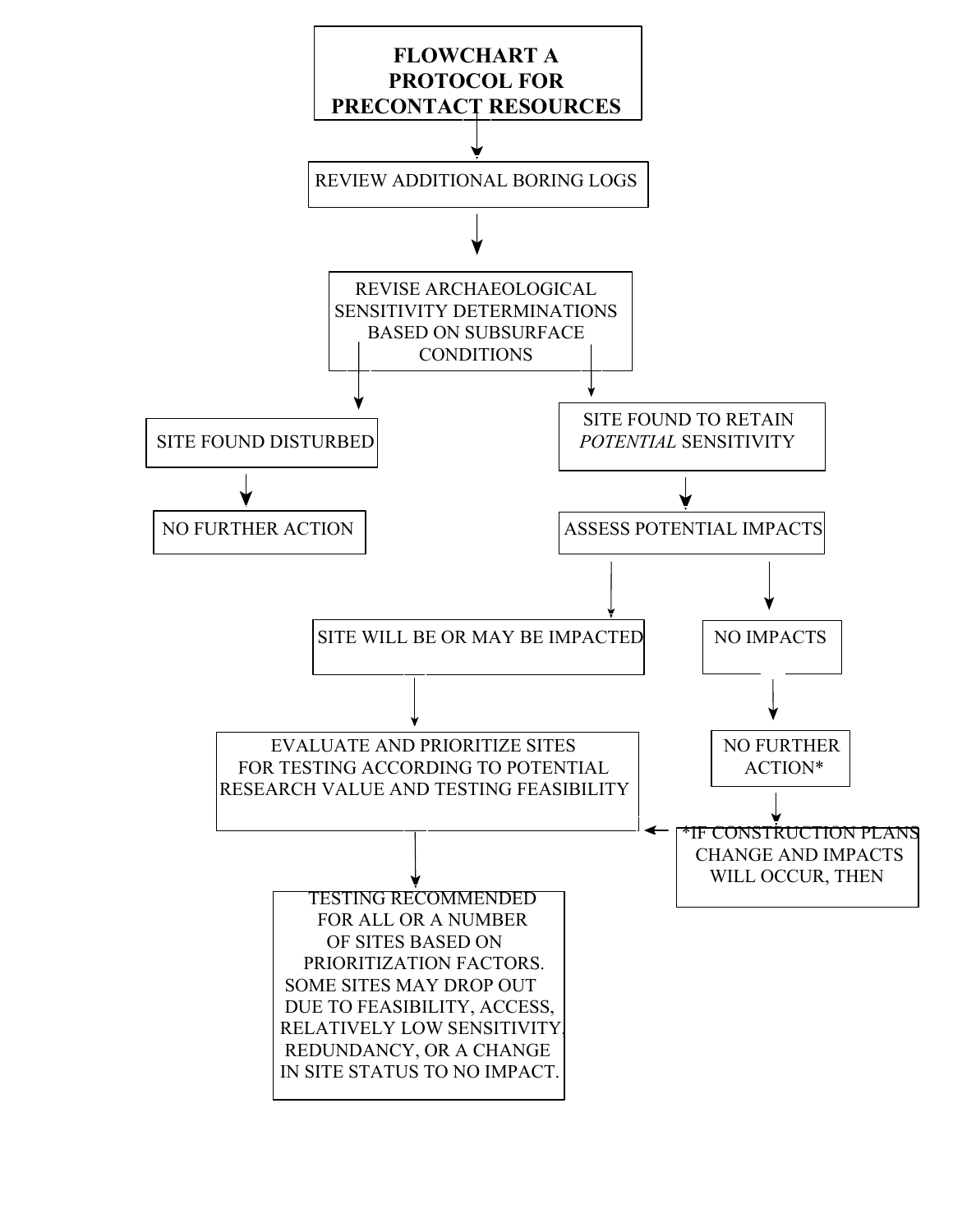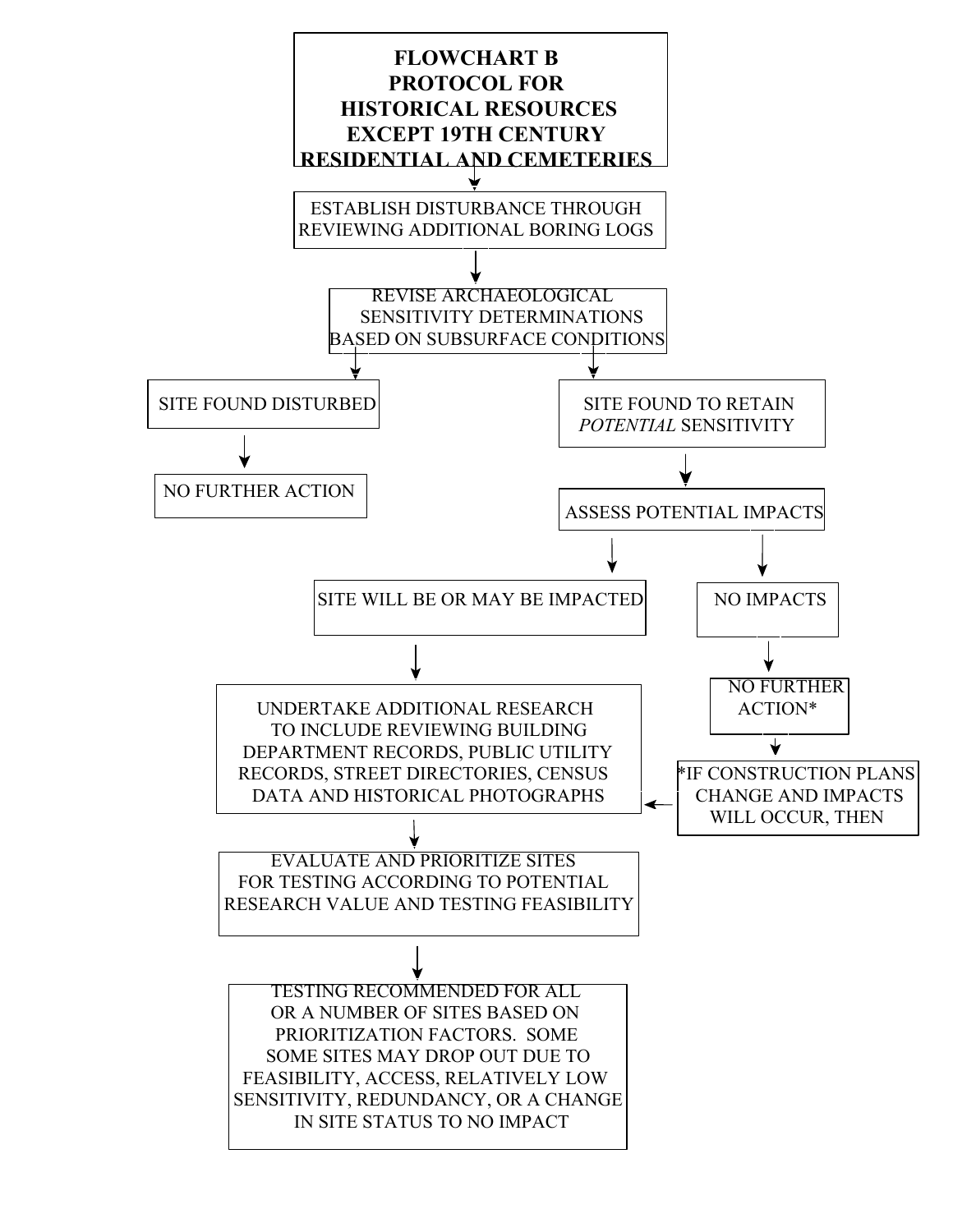